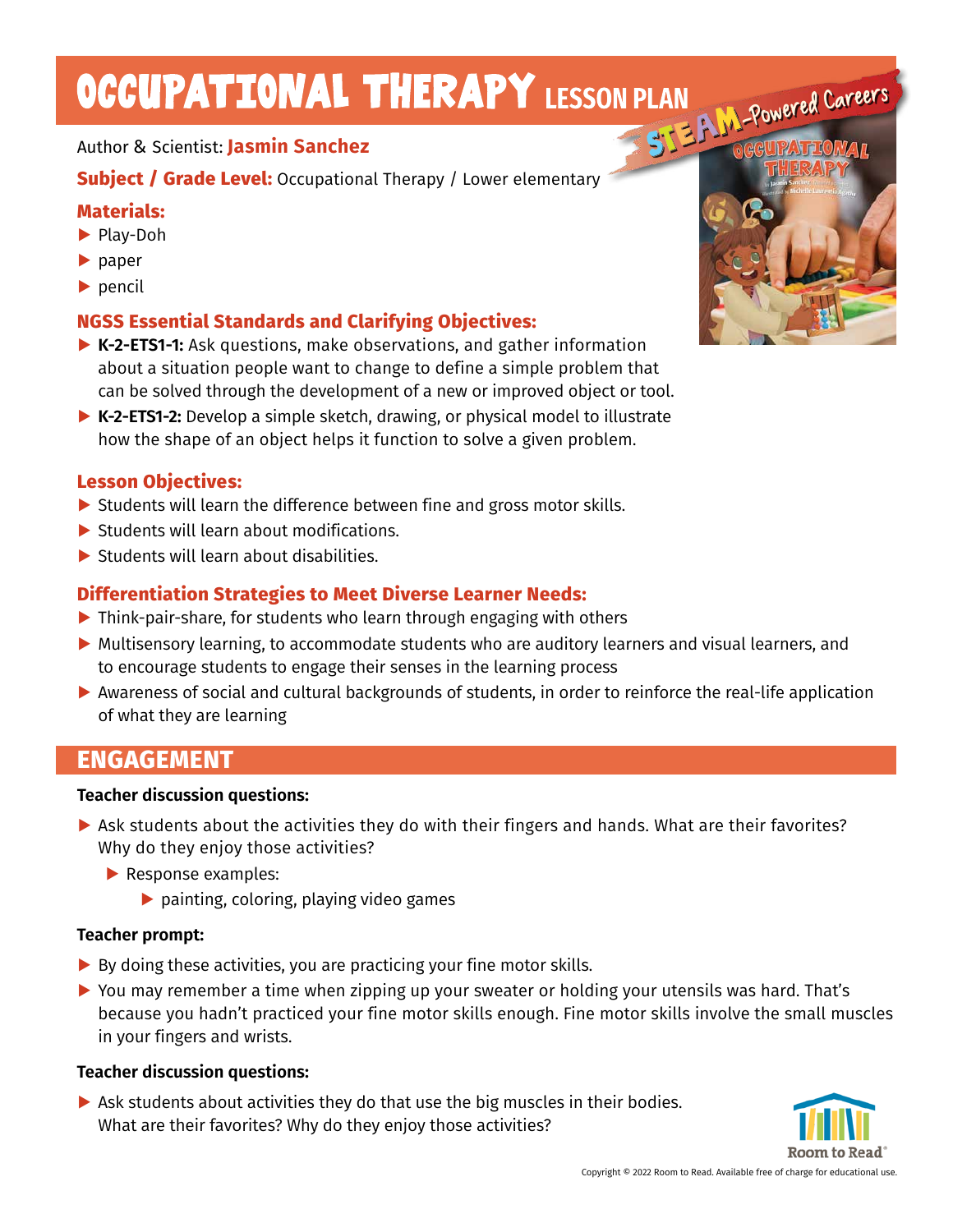- **▶** Response examples:
	- **▶** jumping rope, skating, playing soccer, because I get to be with my friends

#### **Teacher prompt:**

- ▶ When you use the big muscles in your arms and legs, you are practicing your gross motor skills.
- ▶ You may remember a time where you couldn't walk or kick a soccer ball far, but as you grew, these activities became easier. That's because you practiced using your gross motor skills.

# **EXPLORATION**

#### **Part 1:**

- 1. Each student will receive a small amount of Play-Doh.
- 2. Ask students: What is your favorite animal?
	- a. Responses may include: a dog, a cat, a lion, an elephant
- 3. Tell students to make their favorite animal out of Play-Doh.
- 4. Ask students: Which motor skills do we use when we move the small muscles in our fingers and wrists? a. Answer: Fine motor skills

#### **Part 2:**

- 1. Ask students: Which motor skills do we use when we move the big muscles in our bodies?
	- a. Answer: Gross motor skills
- 2. Tell students they are going to use their gross motor skills as they pretend to move like the animal they made out of Play-Doh.
	- a. Students should pretend to swim if they are marine animals, flap their arms if they are birds, and move their arms and legs to walk like their favorite animal.

#### **Part 3:**

- 1. Tell students to imagine that their animal can talk.
- 2. Tell students to imagine that their animal was injured and comes to them for help.
- 3. Tell students they will need to think like occupational therapists and help their animals by:
	- a. talking to them about how to avoid repeating the same injury.
	- b. modifying an item so that their animal will still be able to move or hunt while facing their physical challenge.
- 4. Remind students that modifying an item means to make changes to an existing item in order to help a person (or animal) with a specific challenge. For example, a cat with a neck injury may have trouble bending its neck down to eat. To fix this, you can raise the cat's food dish by placing a box underneath it. This will enable the cat to eat on its own.
- 5. Tell students they will use their pencils and paper to draw the item they want to modify and show how their animal will use it.
- 6. Assign each student a number between 1 and 3. Each number corresponds to an injury, detailed below:

Injury #1: Your animal took too big a leap. As a result, it broke its leg/arm/wing.

Injury #2: Your animal got lost on its way home and fell asleep by the railroad tracks. It was awakened by the sound of the train whistle as the train passed by. The whistle was so loud that it hurt the animal's ears. Now the animal can't hear very well.

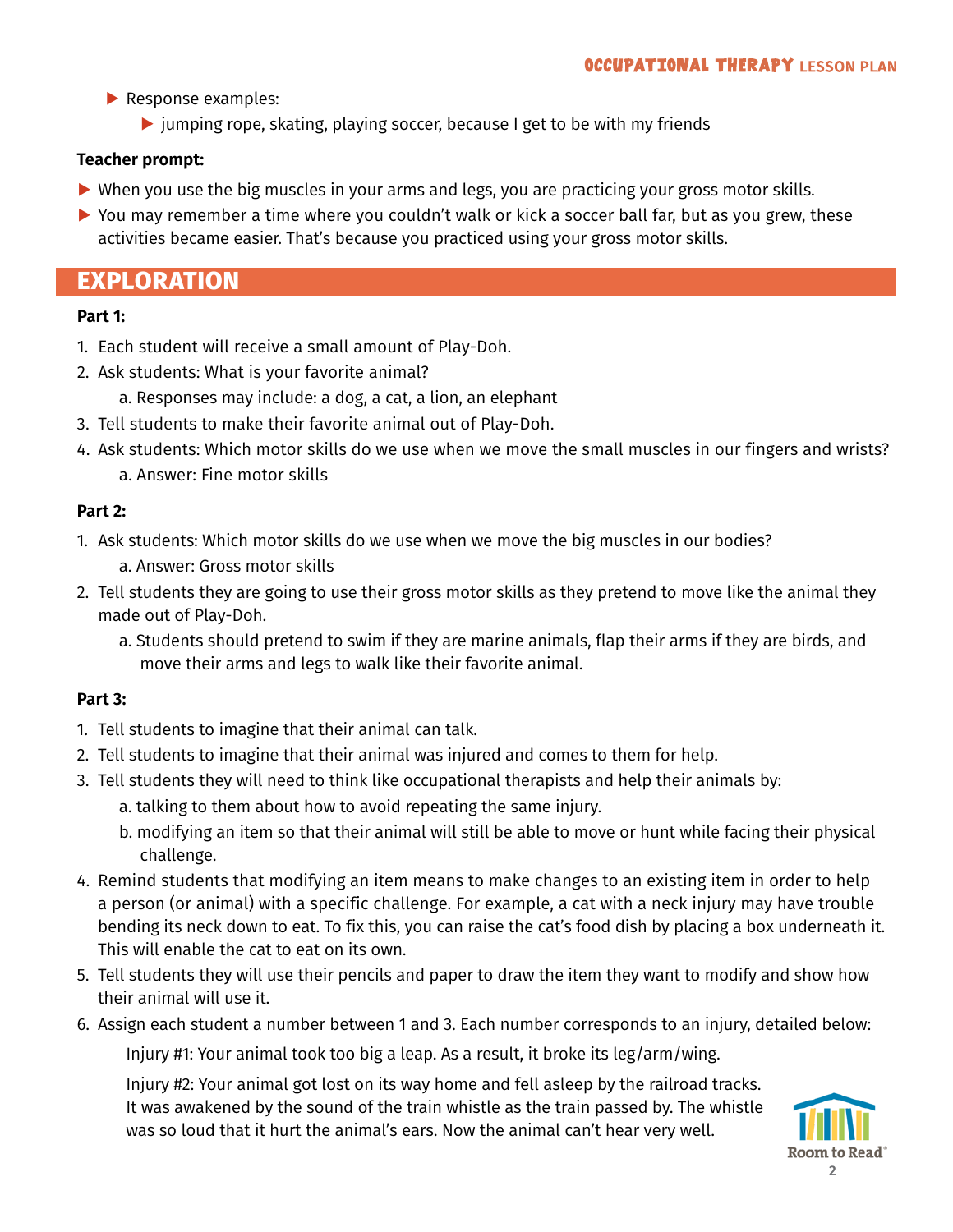Injury #3: Your animal stepped on its glasses and is having trouble seeing. As a result, everything is blurry and it is bumping into things.

- 7. Tell students to think about what their animals can do to make sure this injury doesn't happen again.
- 8. Tell students to think about how they can help their animal do its Activities of Daily Living, like hunting and moving around.

#### **Part 4:**

- 1. Ask students to share how their animal might avoid getting hurt in the same way again.
	- a. Responses for Injury #1 may include: the animal should take a longer way to avoid leaping next time, the animal can practice a small jump before taking a big leap
	- b. Responses for Injury #2 may include: the animal should use its strong sense of smell to lead it home, the animal should look for familiar landmarks to guide it home
	- c. Responses for Injury #3 may include: the animal should keep a second pair of glasses handy, the animal should make sure that its glasses are always put away and not on the ground. **g**

#### **Part 5:**

- 1. Ask students to draw their modifications.
- 2. Ask students to share how they can help their animal with their Activities for Daily Living.
	- a. Responses for Injury #1 may include: the animal can attach a branch to its injured limb to help it move around, the animal can eat a plant-based diet so it doesn't need to chase its prey
	- b. Responses for Injury #2 may include: the animal can rely on its eyes and not its ears, the animal can practice its speed
	- c. Responses for Injury #3 may include: the animal can use swimming goggles until it gets a new pair of glasses

# **EXPLANATION**

- 1. Tell students that almost none of the animals could perform their Activities of Daily Living without item modifications.
- 2. Remind students that not all disabilities occur as a result of injuries and that some people (and animals) are born with disabilities.
- 3. Explain that by helping the animal try to do all the activities they did before their injury, they were simulating the work of an occupational therapist. Explain that an occupational therapist helps people overcome or prevent the challenges caused by illness or injury.
- 4. Explain that a person may be born with a disability, or they might attain a disability through an injury. The person will need help through the modification of items or by practicing new ways of doing things.

# **ELABORATION**

#### **Teacher prompt:**

- **▶** When talking about the animals, ask the students to think about how the injuries could also happen to people.
- **▶** Remind them that if a person has a disability, they may need modified tools and items to help them do their Activities of Daily Living and more.